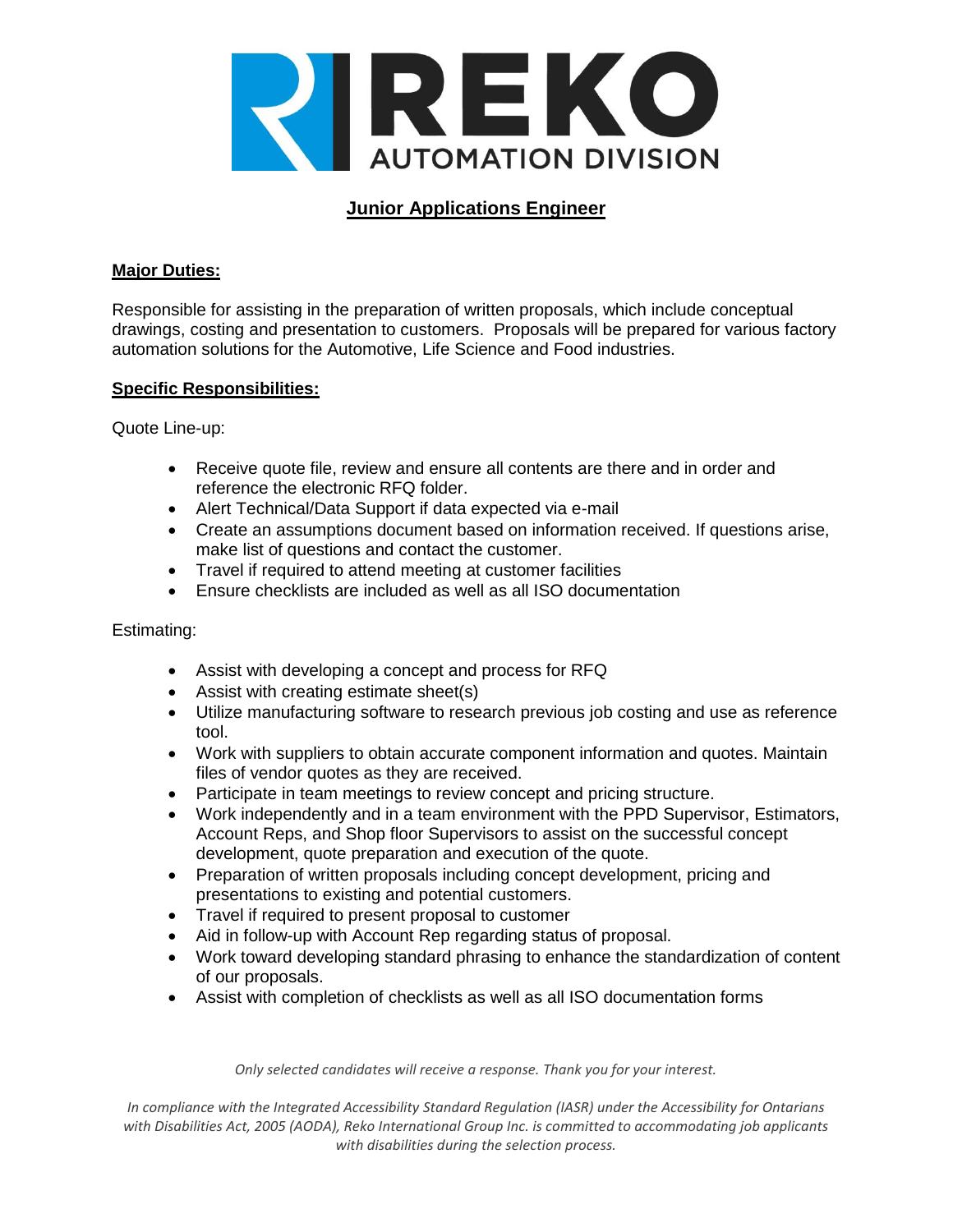

- Maintain organized and accurate quoting records to enable another team member to follow quoting steps in case of absence or re-designation of quote.
- Assist with quoting with confidence and be able to sell the concept as well as costs and timing. All notes, references and vendor quotes must be present at review.
- Attend weekly estimating priority and scope meeting.
- Present oneself in a professional manner in the office as well as at customer facilities.
- Ability to recognize and capitalize on new quote opportunities while at customer facilities.

Job Kick-off & Closing:

- Assist with internal kick off meetings (line-up meetings) of the new project to help all team members understand the complete scope of the project.
- Participate in post project review meetings to compare what was quoted to what was actually completed.

All other duties as assigned.

# **Qualifications:**

Successful candidate must possess post-secondary education in a relevant technical program, with experience specializing in mechanical design and controls design (PLC). In addition, this person will have strong problem-solving skills, keen understanding of material and labour costs, with the ability to meet deadlines. Excellent written and oral communication skills are required. Along with the ability and interest in using CAD software. Must be proficient in Microsoft Excel and Word

# **Experience:**

2 years' experience or more. Experience or background in mechanical engineering and/or controls engineering. Any prior experiencing estimating for an Automation Company would be considered an asset. Experience working in a manufacturing automation company.

Additionally, this person must be capable of presenting their convincing concepts in a professional manner to the internal and external customers. Technical knowledge of manufacturing processes in the Automotive industry. Life Science and Food industries experience would be considered a strong asset.

*Only selected candidates will receive a response. Thank you for your interest.*

*In compliance with the Integrated Accessibility Standard Regulation (IASR) under the Accessibility for Ontarians with Disabilities Act, 2005 (AODA), Reko International Group Inc. is committed to accommodating job applicants with disabilities during the selection process.*